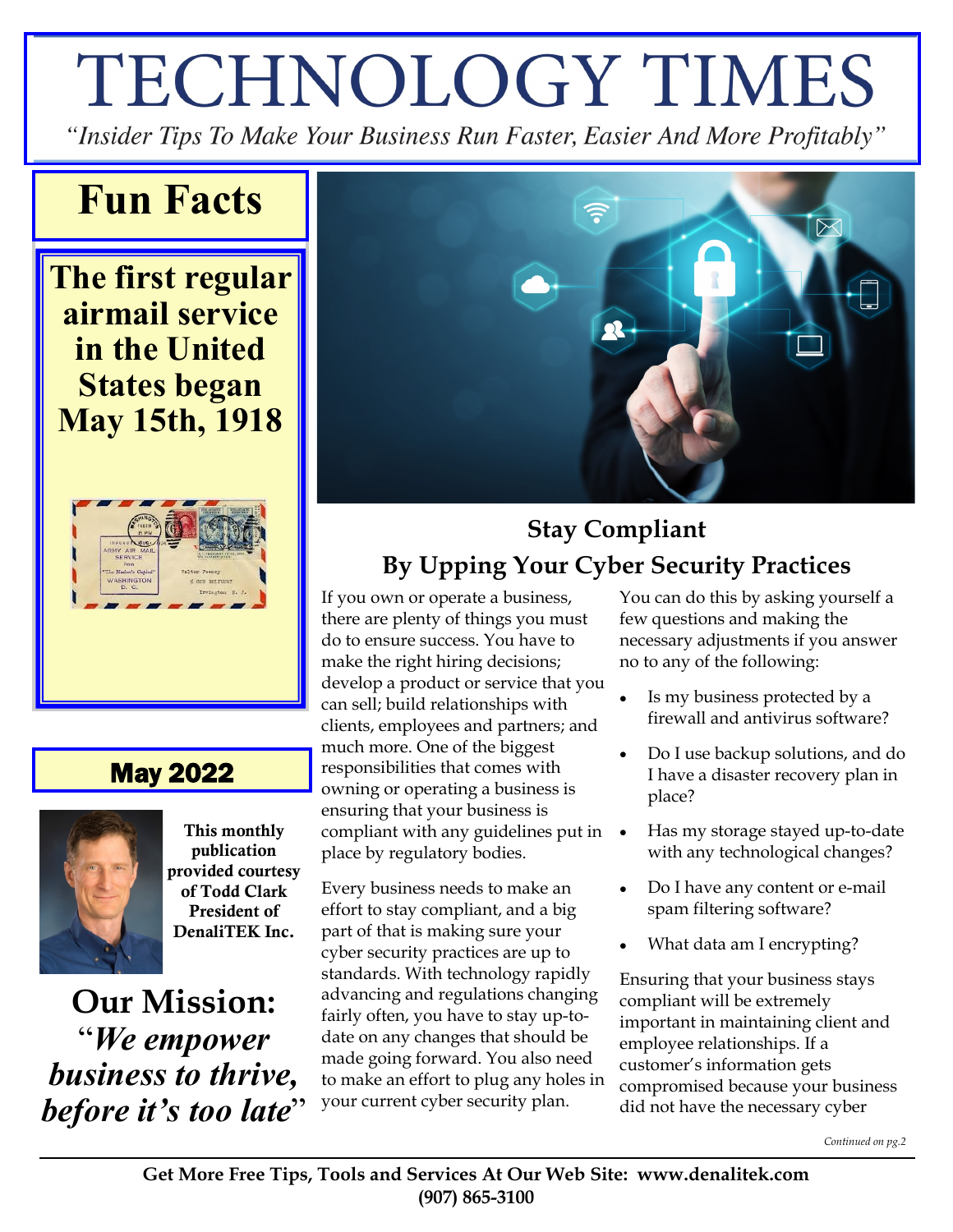#### Technology Times

*Continued from pg.1*

security in place, they probably won't come through your doors again. As technology changes and evolves, so do many of the regulations and cyber security practices that you should put in place. It can be difficult to become compliant if your business was lacking previously. Luckily, there are a few steps you can take to help ensure that your business becomes and stays compliant with any regulating bodies.

First, you should document all of the consumer data your business holds. If a customer asks what information your business has collected on them, then you should be able to give them an honest answer. You might also be obligated to share this information. By keeping and maintaining this information, you will be able to supply your customers with it if they ever do ask.

It can also help greatly to partner with a managed services provider who manages IT needs since they will be able to perform routine IT data checks and work to better protect your customer and the private information within your business. MSPs go a long way toward helping all of your potential IT needs, but their usage when it comes to cyber security, protection and compliance should not be underestimated. Partnering with an MSP will help get your business on the fast track to becoming cyber-secure.

Another big part of ensuring that your business stays compliant is to introduce cyber security training for all of your employees. Did you know that 95% of cyberattacks start with human error? If your team has not bought into a cyber-secure culture or does not know the proper cyber security practices, you could be in

some trouble. Make sure that cyber security training is part of your onboarding process and continue to train your employees throughout their tenure with your business.

Once your employees are aware of the risks of cyberattacks and have bought into a cyber-secure culture, it's time to upgrade your cyber security. One of the best things you can do for your business is to invest in regular software patching. Technology is ever-evolving, and we should make the necessary changes to ensure it continues to cooperate with our network and systems. Put technology in place to cover these holes or partner with an MSP that can help take care of any lapses in your cyber security.

Additionally, you should invest in some contentfiltering software. There are plenty of toxic websites with nefarious intent that can wreak havoc on your cyber security if accessed by an employee on your network. Content filtering allows you to restrict certain websites. It also goes a step further by recognizing patterns in websites that have malicious codes and blocking those websites that might pose a risk.

Cyber security and compliance work right alongside each other. If you're trying to ensure that your business stays compliant, you need to buff up your cyber security practices. There are many methods you can take to do this, but if you're unsure of where to begin, give us a call. We would be glad to help you take the next steps toward creating a cyber-secure business.



**Have you ordered your Ransomware Survival Kit? https://www.denalitek.com/ransomwarekit/**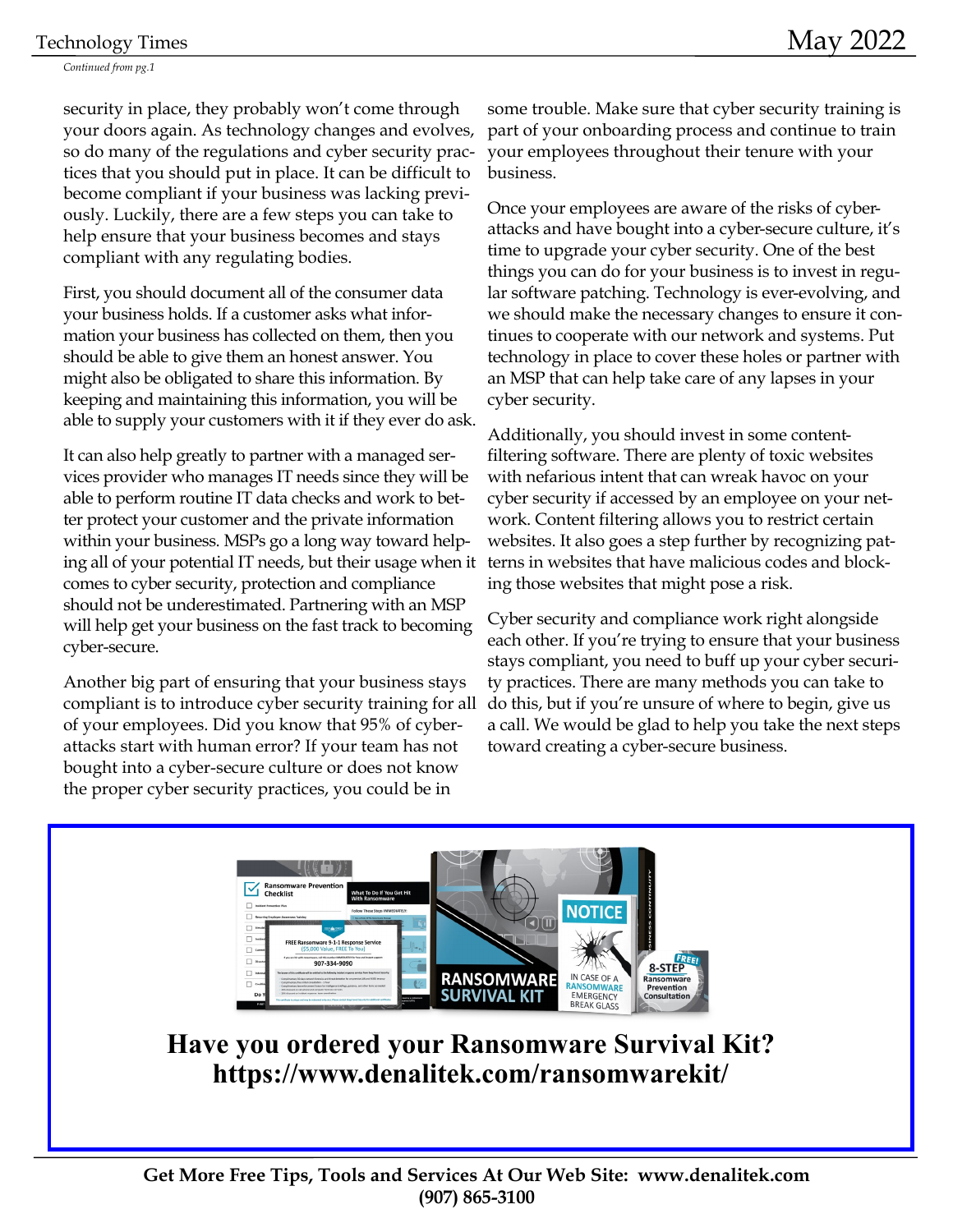### **Shiny New Gadget Of The Month:**



## **Bird Buddy**

Bird-watching from your home has never been easier. Bird Buddy is the newest development in the world of birdhouses. Bird Buddy looks like your normal birdhouse but has so much more to it. It has a built-in camera that will send a push notification to your phone whenever a bird is visiting. Bird Buddy comes standard with artificial intelligence bird recognition so you'll know exactly what types of birds visit your home. It's easy to install and can even be mounted to the outer walls of your house or on fence posts. It's built from incredibly durable materials; you won't have to worry about inclement weather or squirrels destroying your birdhouse. Bird Buddy is the most advanced birdhouse on the market and is available for preorder now.

### **10 Habits To Ensure Equality In Your Hybrid Team**

Businesses across the country are switching over to hybrid work environments. If you're in this boat, you may be wondering how to keep things fair between your remote and in-office employees. Below you'll find 10 habits to implement that will create an equal environment for all of your employees.

#### **Change How You Track Productivity**

When you work in an office, many consider "working" to simply mean being in a work environment. If you have a hybrid team, you need to come up with a new system to track productivity. This measurement should be based on output and results.

#### **Standardize Your Meetings**

It can be awkward and frustrating for a remote employee who can't hear or see what's going on during a meeting due to poor camera angles or audio issues. It can help to have your entire team meet on Zoom rather than just those who are working remotely.

#### **Use Public Channels**

Use public channels like Slack or Microsoft Teams for communication between your team to ensure everyone is in the loop.

#### **Digitize Your Resources**

You need to have digital resources readily available for your remote team members because they can't simply ask their nearest coworker or check office records for information.

#### **Keep Remote And Office Workplaces Consistent**

You may have spent a lot of money designing your workplace, but you also have remote employees who may be working in cramped spaces. Make sure your design principles extend to your remote employees. This will help so that productivity, safety, training and brand representation will all remain consistent.

#### **Diversify Company Rituals**

Many businesses focus on creating a company culture, but this becomes difficult with remote and in-office employees. You need to make sure your company and team-building rituals include everyone.

#### **Equal Rewards**

There should not be a difference between the rewards your in-office and remote employees receive. Make sure you are acknowledging your remote employees on public channels and sending them gifts or perks since they can't participate in team lunches.

#### **Coordinate Team Schedules**

If you have employees coming and going from the office at all hours of the day, communication can get fuzzy. Try to keep your departments' schedules lined up so people can still use one another as resources.

#### **Repeat Important Announcements**

Your remote employees will not be in the break room hearing about everything that's happening in the office. You need to keep them informed of any ongoing developments with the business or other major announcements.

#### **Seek Feedback**

You should always try to get feedback from your remote and in-office team members so you can make necessary adjustments. The experience

needs to work for all of your employees, so feedback is critical.

By putting some of these tactics into action, your hybrid team will be working more cooperatively and efficiently than ever before.



*Laurel Farrer is the president of the Remote Work Association and CEO of Distribute Consulting. She specializes in advocating for the impact of workplace transformation on corporate and economic growth.*